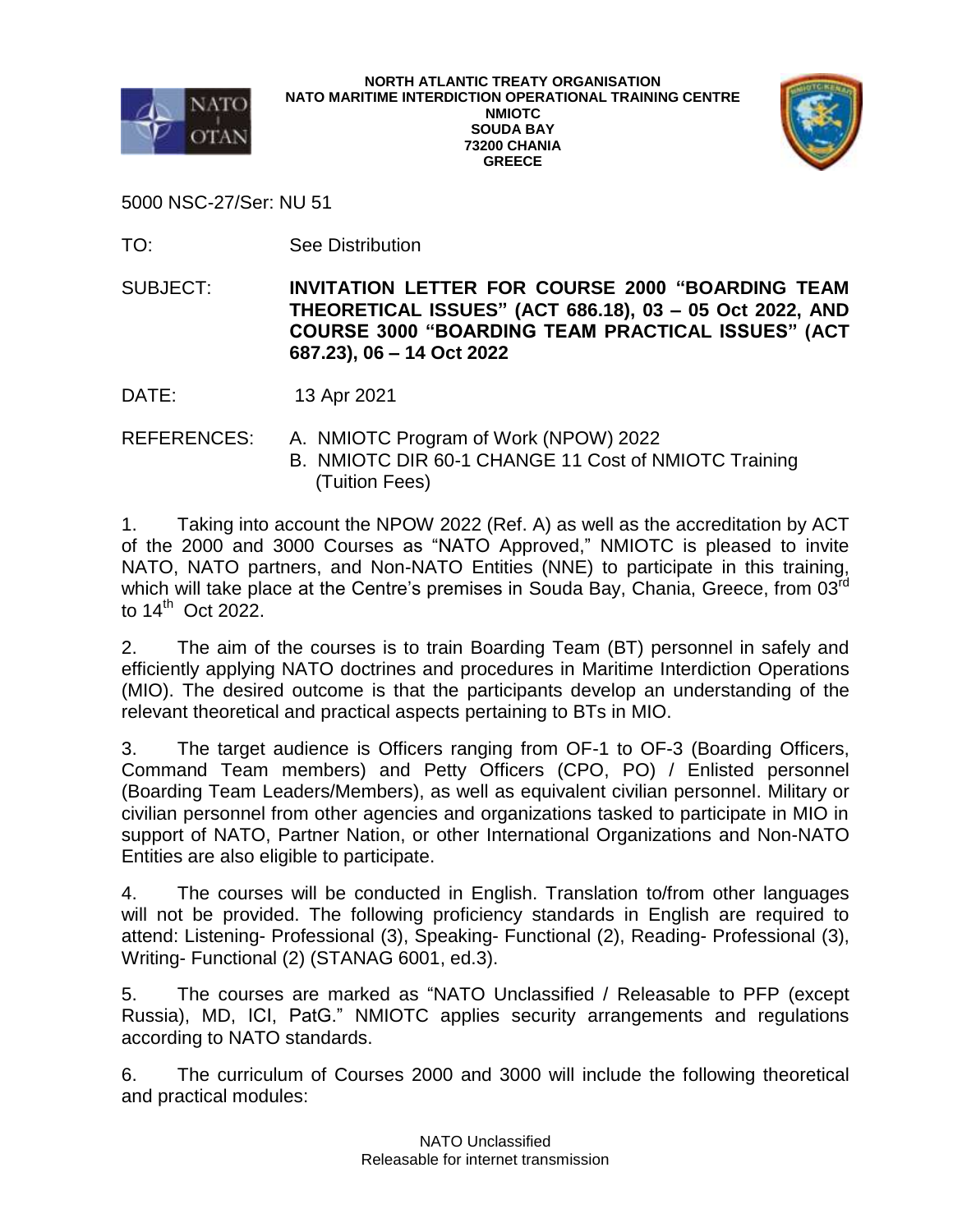# a. **Course 2000**

- (1) Module 2010 Boarding Mission Requirements
- (2) Module 2020 Inspection / Detection Techniques
- (3) Module 2030 INTEL Gathering on MIO Targets
- (4) Module 2040 Tactical MIO Planning
- (5) Module 2050 Boarding Team Psychology
- (6) Module 2060 Suspect Vessel's Crew Psychology
- (7) Module 2070 NATO Biometrics in MIO
- (8) Module 2080 Biometrics Collection with SEEK II Device

# b. **Course 3000**

- (1) Module 3010 Container Inspection
- (2) Module 3020 Small Arms Training
- (3) Module 3030 Tactical Sweep
- (4) Module 3040 Crew Control/Suspect Crew Handling
- (5) Module 3060 RHIB Insertion
- (6) Module 3070 Heliborne Insertion (using Fast Rope tower)
- (7) Module 3080 Boarding Under Multiple Threats
- (8) Module 3090 Combat Medical Care in MIO

**NOTE:** A detailed agenda will be included in the Joining Instructions which will be released in due course.

7. In order to pass the courses and acquire the relevant certificate, the participants must attend at least 85% of the modules of the courses. Assessment of trainee performance will be accomplished during the practical training. Trainees will demonstrate skills during practical drills and scenarios and will be assessed by NMIOTC Sea Trainers.

8. The courses will be delivered by NMIOTC Subject Matter Experts (SME) in their respective areas with the support of SME on Boarding Team/Suspect Vessel Psychological Issues from the Hellenic Navy.

9. The tuition fee for Course 2000 is **350 €** per person and Course 3000 is **450 €** per person. In total, the combined cost of the training is **800 €** per person as per ref B. The Course 3000 fee includes the use/expenditure of **50** simunition rounds. If an attendee would like to purchase more rounds, he/she may do so at their own expense (each round is 1.20 €). Comprehensive payment instructions can be found in Enclosure 1.

10. The courses will start on **Monday, 03 Oct and will end on Friday, 14 Oct 2022**, with a daily training period from 08:30 to 14:30. Comprehensive administrative instructions are provided at Enclosure 1.

11. Covid Restrictions: With the current COVID-19 situation, due to the Greek deescalation plan and the preventive and protective measures that have been implemented, it is been determined that it is possible to execute this course. When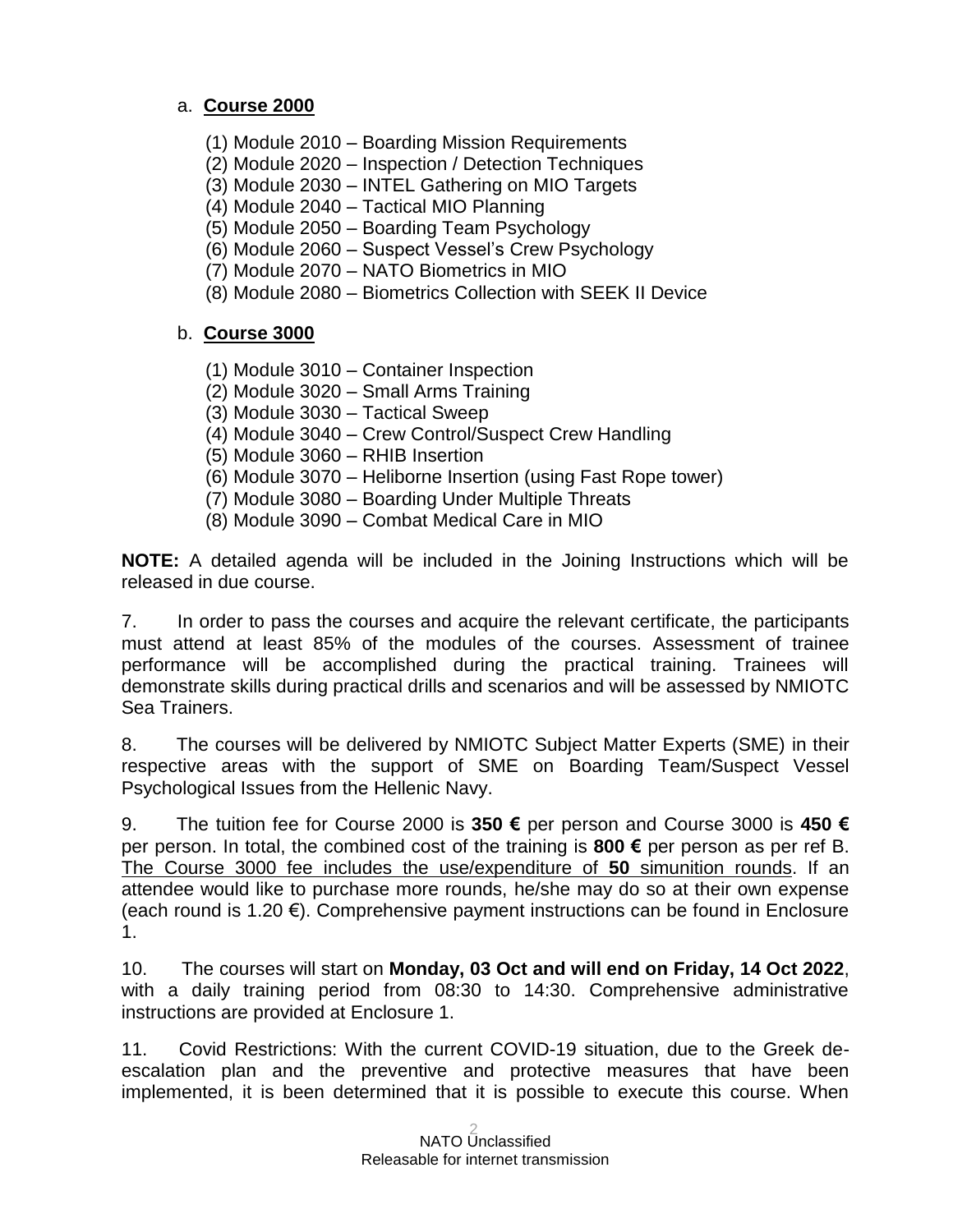registration closes, we will evaluate if this is still valid. Delegates who are registered will be updated by e-mail regarding any measures towards COVID-19 that must be undertaken, which may include cancellation of the course.

12. For organizational purposes, candidates are kindly requested to register **no later than (NLT) Monday 29 August 2022**. Candidates from Non-NATO Entities not participating in PfP, MD, ICI or PatG frameworks must register **NLT Monday 13 June 2022**, so that adequate time is provided for NATO approval procedures. Registration should be made on NMIOTC's official web site [www.nmiotc.nato.int.](http://www.nmiotc.nato.int/)

**NOTE 1**: Partner nations (Partnership for Peace (PfP), Mediterranean Dialogue (MD), Istanbul Cooperation Initiative (ICI), or Partners across the Globe (PatG) frameworks), eligible for NATO PD subsidization program should also follow the procedures described in Enclosure 1, paragraph 2.

**NOTE 2**: These courses must be taken together as Course 2000 is a prerequisite for Course 3000. **Applicants must register for both courses.**

13. Event details can be found on the NMIOTC official web site [www.nmiotc.nato.int,](http://www.nmiotc.nato.int/) in the Education and Training Opportunities Catalogue (ETOC) at [https://e](https://e-itep.act.nato.int/Guest/ETOCindex.aspx)[itep.act.nato.int/Guest/ETOCindex.aspx](https://e-itep.act.nato.int/Guest/ETOCindex.aspx) and in the Partnership Real-time Information, Management and Exchange system (e-PRIME) at [https://prime.hq.nato.int.](https://prime.hq.nato.int/)

## 14. **NMIOTC Points of Contact (POCs):**

- a. **Course Director**: LT Justin Makin USA(N) Phone: (+30) 28210 85728, Fax: (+30) 28210 85702 e-mail: [makinj@nmiotc.nato.int](mailto:makinj@nmiotc.nato.int)
- b. **Registration**: Lt Cdr Konstantinos Papanastasis GRC(N) Phone: (+30) 28210 85710, Fax: (+30) 28210 85702 e-mail: [papanastasisk@nmiotc.nato.int,](mailto:papanastasisk@nmiotc.nato.int) [studentadmin@nmiotc.nato.int](mailto:studentadmin@nmiotc.nato.int)

Charalampos Thymis, Commodore GRC(N) Commandant NMIOTC

ENCLOSURE:

1. Administrative Instructions  $\frac{3}{3}$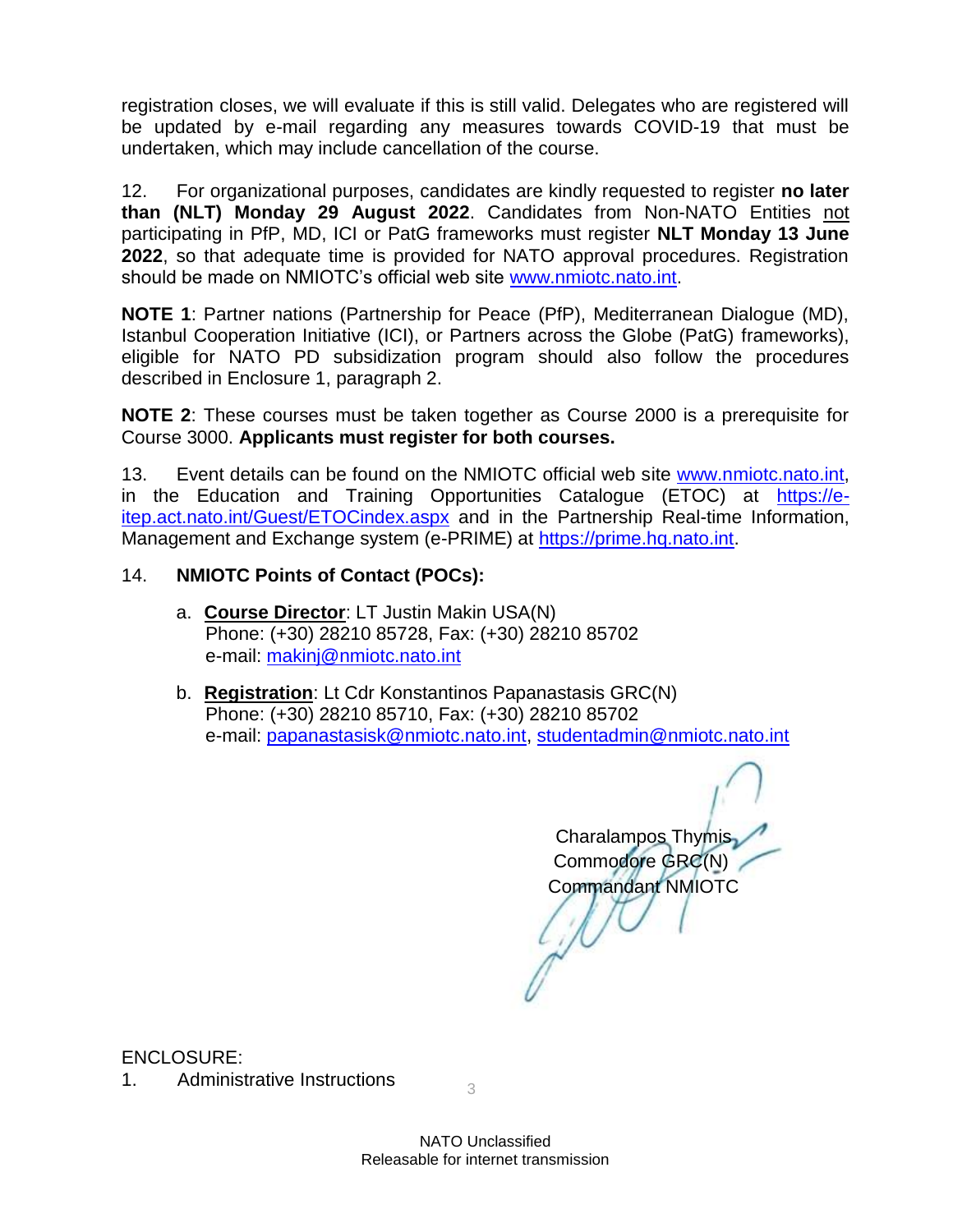ENCLOSURE 1 TO: 5000NSC-27/SER:NU: 51 DATED: 13 APR 2022

#### **ADMINISTRATIVE INSTRUCTIONS**

4

1. **Location:** NMIOTC is located on the Akrotiri peninsula near the city of Chania in the north-western part of Crete. The destination airport is Chania International Airport ("Ioannis Daskalogiannis" Airport) (airport code: CHQ). Distance from the city of Chania to NMIOTC is 20 km and from the airport to NMIOTC is 9 km. The following map provides orientation and general driving directions from the city of Chania to NMIOTC.



### 2. **Registration:**

a. You are kindly requested to submit your Application Form through NMIOTC official web site [www.nmiotc.nato.int](http://www.nmiotc.nato.int/) within the given deadlines. Applications submitted after the specified deadlines may not be accepted. All applicants will receive an instant confirmation message. However the final confirmation will be provided after the process and acceptance of the application. It is advised not to proceed to travel arrangements before the final confirmation.

b. Applicants eligible for subsidization through NATO PD subsidization program should submit the Financial Assistance Request form (FARF) to the following addresses:

PD SAP Manager: CIV Paola Pasini Phone: +32 (0) 65/44.3649, NCN: \* 1-254-3649, E-mail: paola.PASINI@shape.nato.int

PD SAP Budget Manager: CIV Saskia De Meyer Phone: +32 (0) 65/44.39.70, NCN: \* 1-254-3970,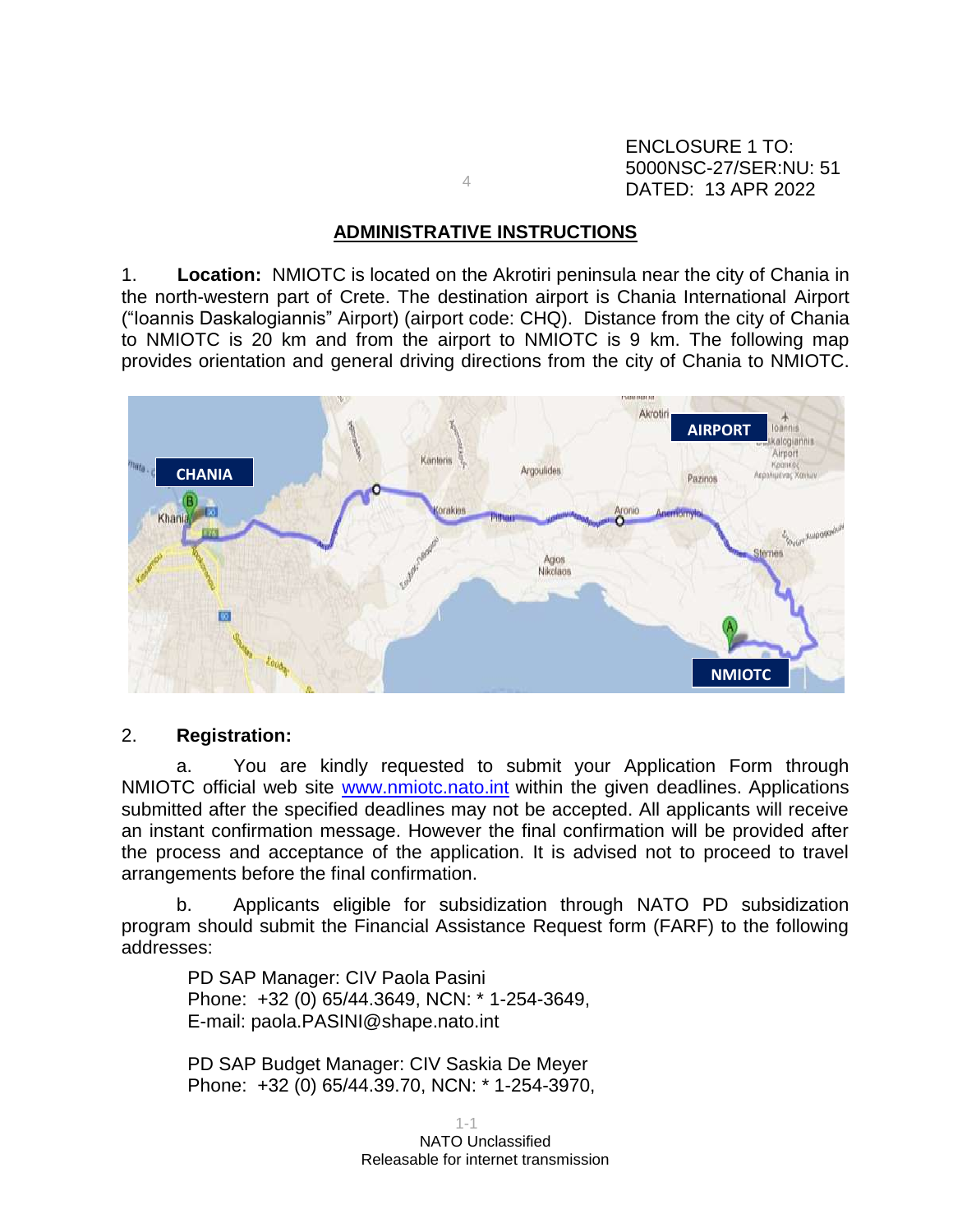E-mail: Saskia.DEMEYER@shape.nato.int

NMIOTC ADMIN officer LCDR Konstantinos Papanastasis GRC (N) Phone: +30 28210 85710, NCN: 498-5710, Fax: +30 28210 85702 E-mail: [papanastasisk@nmiotc.nato.int](mailto:papanastasisk@nmiotc.nato.int) ; [studentadmin@nmiotc.nato.int](mailto:studentadmin@nmiotc.nato.int)

If PD subsidization is approved for the candidate, he/she will find further administrative details in the Joining Instructions, which will be sent to each trainee before the start of the course.

3. **Visa Requirement:** Participants or their national authorities are responsible for visa arrangements. Participants are advised to contact the proper diplomatic agencies for up to date information, well in advance. It is the individual's responsibility to obtain his/her visa and to have the proper travel and medical documentation. Hellenic Ministry of Foreign Affairs website [\(www.mfa.gr\)](http://www.mfa.gr/) provides relevant visa information requirements. NMIOTC will provide a Visa Support Letter, if requested.

4. **Tuition Fee:** The fee includes daily transportation from Chania city center to NMIOTC and vice versa during the course days. Full payment for tuition must be made to NMIOTC's Financial Officer on the first day of the course in cash, by credit card (American Express excluded) or by bank deposit to the NMIOTC bank account:

IBAN Number: GR 38 0110 4940 0000 4945 4001 048 Swift BIC: ETHN GRAA Bank Name: National Bank of Greece

**Note:** Upon request a direct link for credit card payment can be sent to participant's email address to complete payment procedure before event's start date. Bank deposit must be completed **no later than 3 working days** before the start date of the event. The relevant document with proper justification must be e-mailed to NMIOTC Budget & Finance Officer at [kladosa@nmiotc.nato.int.](mailto:kladosa@nmiotc.nato.int) NMIOTC will cover only the expense that the National Bank of Greece may charge for transactions and not potential charges of other banks.

5. **Dress Code:** Participants are advised to wear Daily Service/ Battle Dress Uniforms or National Equivalent for the whole training as well as for the Graduation Ceremony.

6. **Meals**: A small canteen is available within the NMIOTC main building that will provide snacks for a nominal cost. Participants who would like to have lunch while at NMIOTC must make their own arrangements as NMIOTC does not provide this service.

7. **Accommodation:** Participants are responsible to arrange their own accommodation as there is no accommodation facilities on the Centre's premises. NMIOTC can provide guidance / assistance, if requested. Hotels near Chania city center are highly recommended for transportation purposes. The list of recommended hotels in Chania offering special prices, for participants who book directly with each hotel by e-mail using the code **"NMIOTC Guest"** including breakfast and internet connection, is as follows: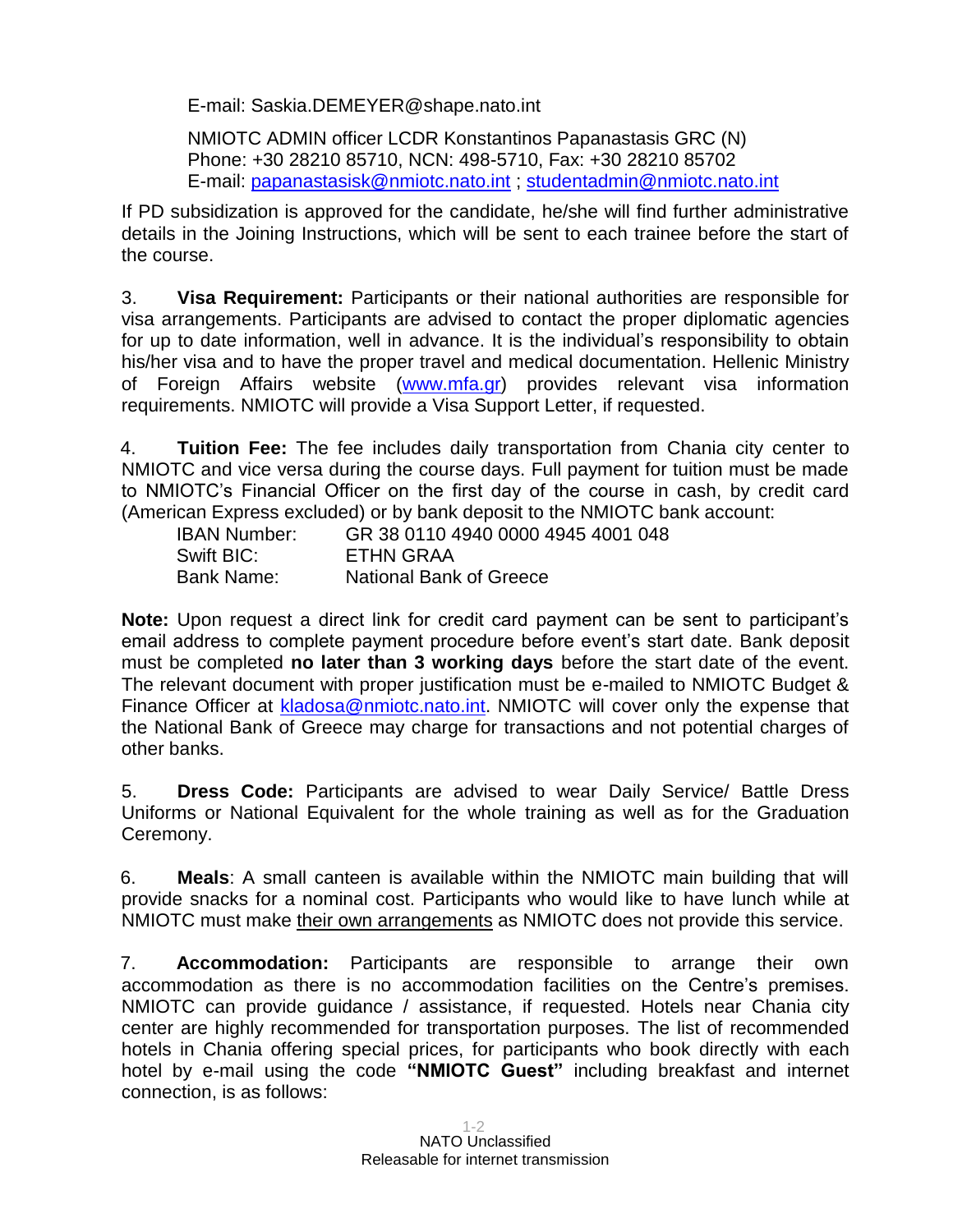AKALI 4\* hotel [www.akali-hotel.gr.](http://www.akali-hotel.gr/) (promotional code "NMIOTC 22") E-mail: [info@akali-hotel.gr](mailto:info@akali-hotel.gr) Τel: [\(+30\) 28210 9](tel:%2B30%202821038600)2872.

KYDON 4\* hotel [www.kydon-hotel.com](file://nunmisv-apps/Outgoing_Documents/Users/m.woolley/AppData/Local/Microsoft/Windows/Temporary%20Internet%20Files/Content.Outlook/Local%20Settings/Temporary%20Internet%20Files/Content.Outlook/Local%20Settings/Temporary%20Internet%20Files/Content.Outlook/Local%20Settings/Temporary%20Internet%20Files/AppData/Local/Microsoft/Windows/Temporary%20Internet%20Files/lytrase/Local%20Settings/Temporary%20Internet%20Files/Content.Outlook/Local%20Settings/Temporary%20Internet%20Files/vougioukasg/Local%20Settings/Temporary%20Internet%20Files/sampanisk/Local%20Settings/Temporary%20Internet%20Files/Content.Outlook/Local%20Settings/Temporary%20Internet%20Files/Content.Outlook/UZHVFRKX/www.kydon-hotel.com) (promotional code "NMIOTC 22") E-mail: [info@kydon-hotel.gr](mailto:info@kydon-hotel.gr) Tel.: (+30) 28210 52280.

SAMARIA 4\* hotel [www.samariahotel.gr](http://www.samariahotel.gr/) (promotional code "NMIOTC 22") E-mail: [reservations@samariahotel.gr](mailto:reservations@samariahotel.gr) Τel.: [\(+30\) 28210 38600.](tel:%2B30%202821038600)

ARKADI 3\* hotel [www.arkadi-hotel.gr](http://www.arkadi-hotel.gr/) E-mail: [info@arkadi-hotel.gr](mailto:info@arkadi-hotel.gr) Τel: [\(+30\) 28210 9](tel:%2B30%202821038600)0181.

KRITI 3\* hotel, www.kriti-hotel.gr , E-mail: info@kriti-hotel.gr, Tel. +302821051881

PORTO VENEZIANO 3\* hotel [www.portoveneziano.gr.](http://www.portoveneziano.gr/) E-mail: [hotel@portoveneziano.gr](mailto:hotel@portoveneziano.gr) Tel: +30 28210 27100.

ROYAL SUN 3\* hotel [www.royalsunhotel.com](http://www.royalsunhotel.com/). E-mail: [hotelroyalsun@gmail.com](mailto:hotelroyalsun@gmail.com) Τel: [\(+30\) 28210 4](tel:%2B30%202821038600)6363.

**NOTE:** Accommodation for PD subsidized trainees will be arranged by NMIOTC. Further details will be provided in the Joining Instructions.

8. **Arrival and Departure:** Participants should plan to fly to Chania International airport (airport code: CHQ) and are responsible for their own transportation from / to the airport during arrival / departure. Transportation from Chania airport to the city center is available as follows:

By bus: The bus stop is located outside the terminal and the ticket cost is 2,50  $\epsilon$ . For further information and detailed timetables, visit the web-page: www.ektel.com/en/services/dromologia

By taxi from the airport directly to Chania city center, 24/7, approx. 25,00 $\in$ 

Additionally, there are several rental car agencies at the airport. Rental car agencies that offer special prices to NMIOTC guests are as follows:

Gelasakis car Rental: E-mail [cars@stc.gr](mailto:cars@stc.gr), [www.rentacar-chania.gr,](http://www.rentacar-chania.gr/) tel. +30 28210 89065.

Spa Tours & Cars Enterprises: E-mail [info@spatours.gr](mailto:info@spatours.gr), [www.spatours.gr](http://www.spatours.gr/), tel. +30 28210 57444.

9. **Transportation:** Transportation will be provided on a daily basis from Chania city centre pick-up points (AKALI, SAMARIA, KYDON, KRITI and ROYAL SUN at Akrotiriou st.) to NMIOTC during the course.